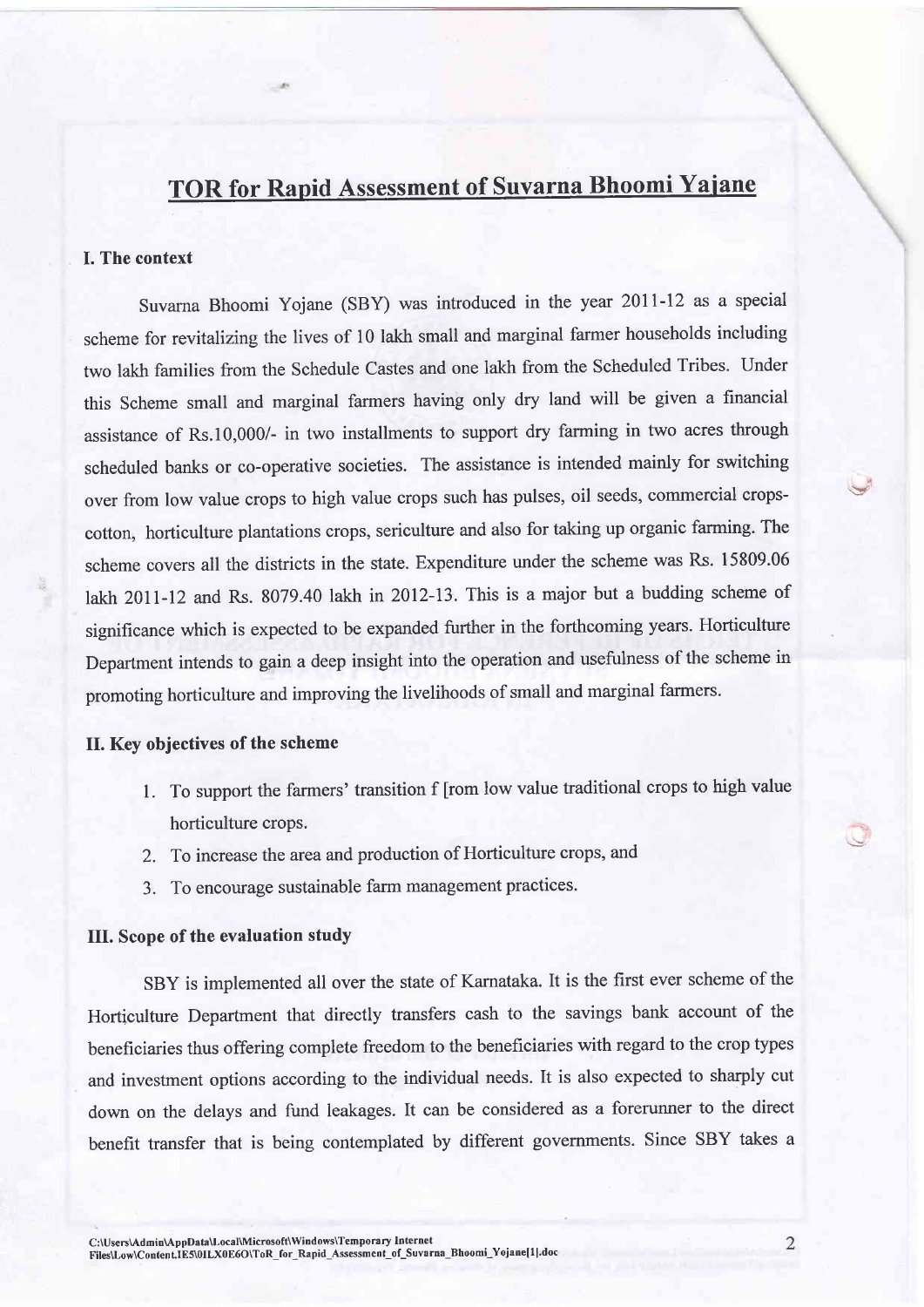totally approach, considerable practical difficulties are by different stakeholders and it is vital to sort them out for achieving effective results.

## IV. Terms of Reference:

The Terms of Reference (ToR) for this study are:

 $A^{\circ}$ 

- 1. To assess the efficiency of SBY compared to traditional forms of government support to small and marginal farmers generally and to the weaker sections particularly.
- 2. To assess the efficacy of SBY in supporting the shift from low economy crops to high value horticulture crops.
- To ascertain the nature and scale of resistance to the scheme from the employees of 1 the Horticulture Department and other interest groups and their ways of expression.
- 4. To recommend ways and means to implement SBY effectively.

#### V. Proposed methodolory

Required data and information is to be collected through focus group discussion of participating farmers and some potential participants, personal interviews of key officials, honey ttaders, marketing agencies and other key stakeholders. It is necessary to cover all the agro-ecological regions of the state during the study. A limited survey of households may also be taken up. Sample size and the justification for the same are to be provided by the participating consultants. Number of households benefitted by SBY, the number of farmers who shifted from traditional crops to horticulture crops, the resulting rise in horticultural production in the state in tons and economic benefit to the households as well as to the state in lakh rupees will be the units of analysis.

#### VI. Deliverables and Time Schedule

a) Request for Proposal: A Request for Proposal (RFP) will be issued to the prospective external consultants. Each one of them will be given an opportunity to conceive the study according to their expertise and understanding and make a power point presentation in about 20 minutes to a team of senior officers in the last week of May, 2013. The proposal which is the best in terms of methodology to adequately cover the objectives of the study and modest in terms of cost will be accepted and the contract will be awarded to the agency which makes such a proposal.

3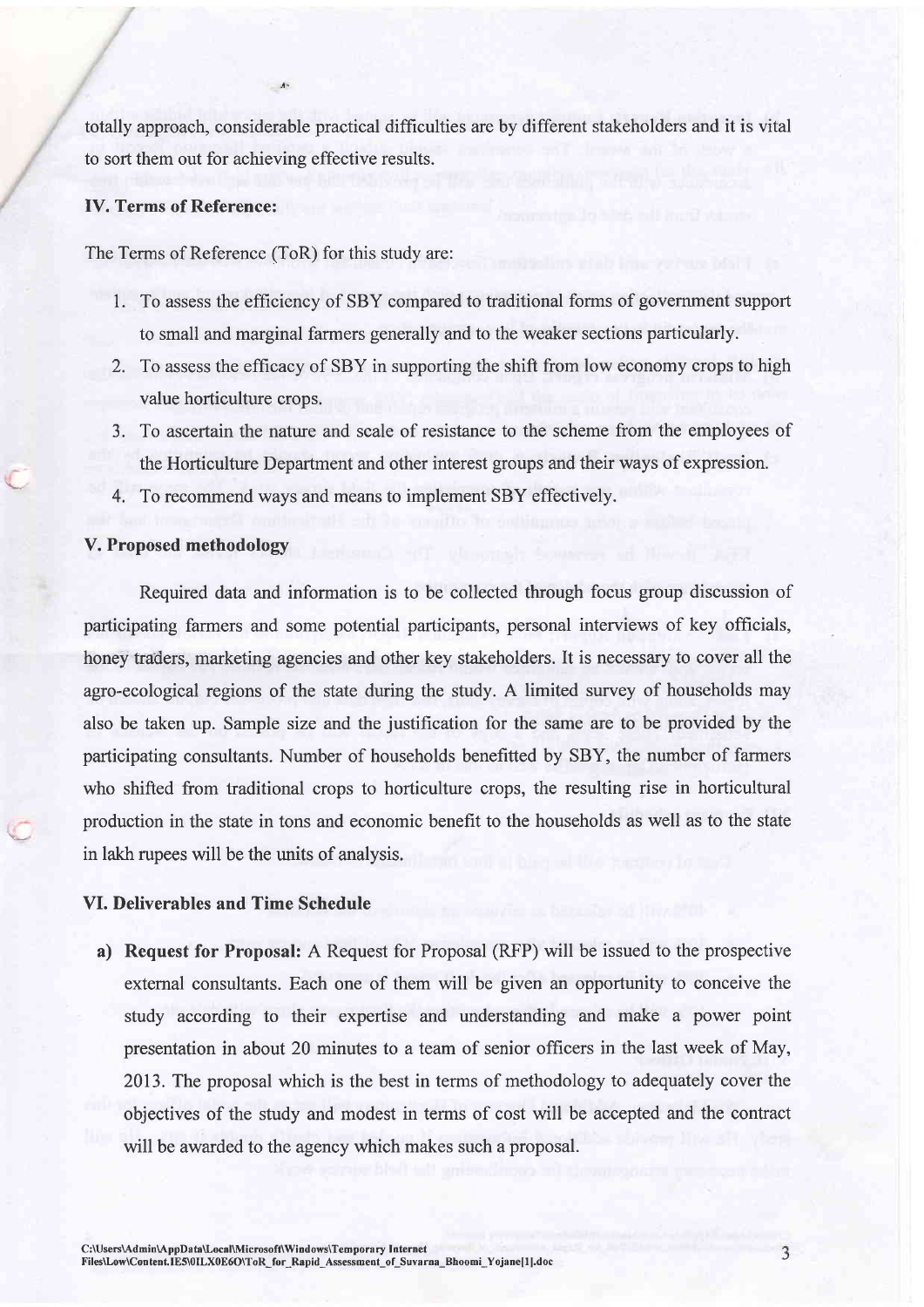- b) Inception Report: Contract agreement will be signed with the successful bidder within <sup>a</sup>week of the award. The consultant should submit a detailed Inception Report in accordance with the guidelines that will be provided and get this approved within two weeks from the date of agreement.
- c) Field survey and data collection: Successful consultant will undertake the freld survey and data collection work in accordance with the approved inception report and complete the same within two months of its communication.
- d) Midterm progress report: Upon completion of the 50% of the field survey work, the consultant will submit a midterm progress report and debrief the nodal officer.
- e) Draft Evaluation Report: A draft evaluation report should be submitted by the consultant within one month of completing the field survey work' The same will be placed before a joint committee of officers of the Horticulture Department and the KEA. It will be reviewed rigorously. The consultant should revise the draft in accordance with the advice of the committee.
- Final Evaluation Report: Final Evaluation Report incorporating the review comments on the draft should be submitted within fifteen days after the review. 100 copies of the report, along with copies of survey tools, raw field data and processed outputs should be submitted. These items and a copy of the report will be posted on the website of Horticulture Department as well as that of KEA.

# VII. Payment schedule

cost of contract will be paid in four installments as below:

- 40% will be released as advance on signing of the contract a
- 30% will be released after completing 50% of field survey work  $\bullet$
- 20% will be released after the draft report is approved. a
- 10% will be released after submitting the final report along with data etc. a

## VIII. Nodal Officer

Sri Maheswar, Additional Director of Horticulture will act as the nodal officer for this study. He will provide additional information if needed and clarify doubts if any. He will make necessary arrangements for coordinating the field survey work.